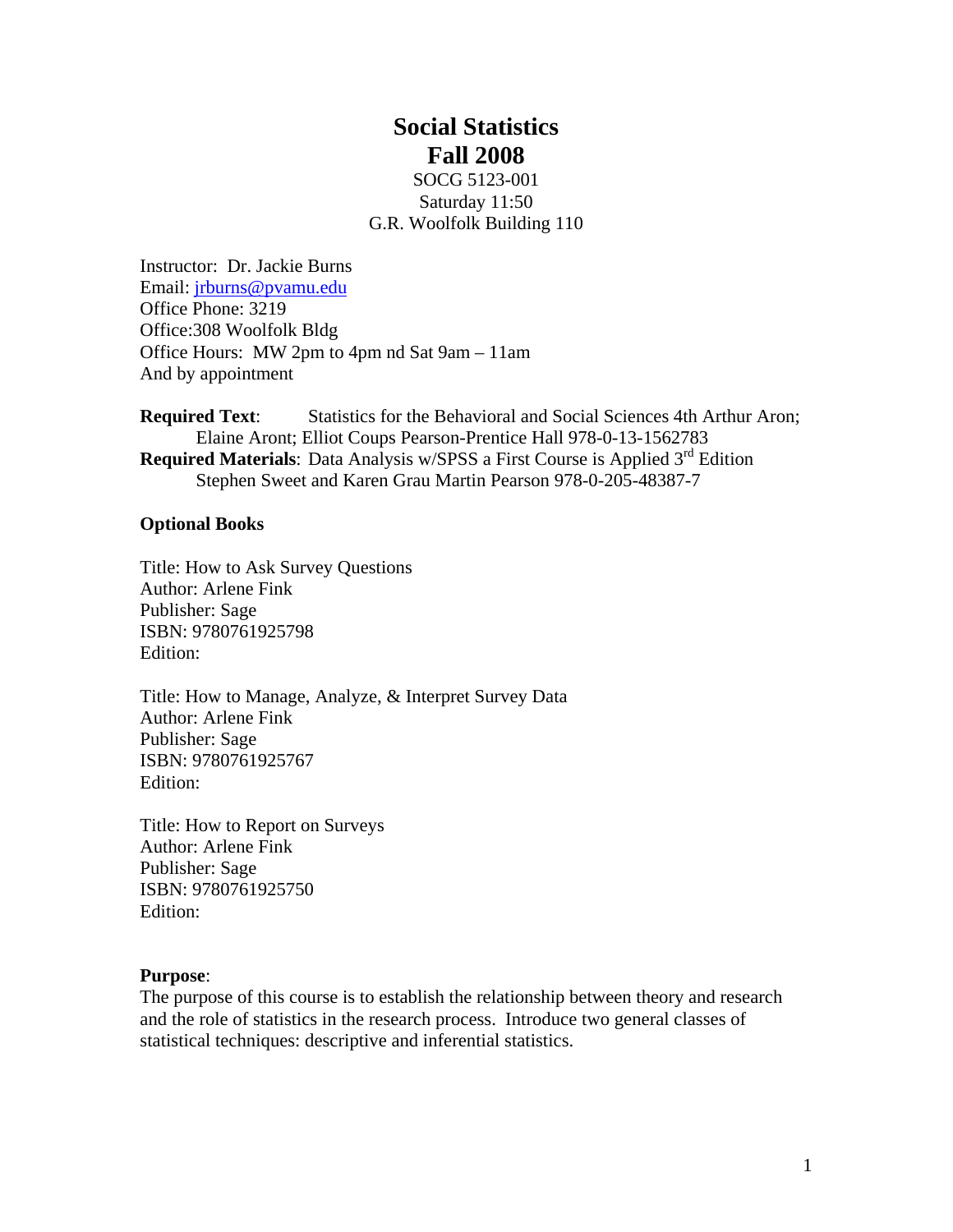#### **Course Objectives**:

- 1. To become statistically literate and be able to analyze and interpret the meaning of a statistical test.
- 2. To be able to comprehend and critically appreciate research reports
- 3. To be able to select an appropriate statistics for a given purpose and a given data set.
- 4. Become proficient in using SPSS for Windows to manipulate and analyze data.
- 5. Create a statistics notebook containing accurate applications of various descriptive and inferential statistical tests.

|                                                                                                                       | <b>Competencies</b><br>(T, R, I) |                             |                                          |
|-----------------------------------------------------------------------------------------------------------------------|----------------------------------|-----------------------------|------------------------------------------|
| <b>Course Learning Outcomes</b>                                                                                       | T<br>competency<br>is taught     | Competency<br>is reinforced | Competency<br>is utilized/<br>integrated |
| Demonstrate a working knowledge of measurement of<br>central tendency, z-tests, t-tests, and analysis of<br>variance. | T                                | R                           |                                          |
| Demonstrate a working knowledge of correlation<br>techniques and fundamentals of regression analysis.                 | T                                | R                           |                                          |
| Ability to select an appropriate statistic for a given<br>purpose and a given data set.                               | T                                | R                           |                                          |
| Become proficient in using SPSS for Windows to<br>manipulate and analyze data.                                        | T                                | R                           |                                          |
|                                                                                                                       |                                  |                             |                                          |

**Attendance**: You are required to attend all class meeting times. We will be meeting in the computer lab and each session we will be utilizing SPSS software to complete weekly assignments.

#### **Coursework:**

All assignments are expected to be turned in on the date indicated on the assignment.

- 1 point for each day late will be deducted from the final score.
	- You may submit your work to me via email.
	- The actual assignments are not included in this general course syllabus and will be provided during our meetings at the time they are made. During our meeting times we will go through each of the assignments step by step and provide supplemental handouts.
	- Assignments are based on the end of chapter problems provided in your text. They include both the use of concepts and measures introduced in the chapter and the use of SPSS and the General Social Survey. The text provides you with step by step instructions on how to manipulate and analyze the GSS data, and interpret the results. Be sure to read Appendix F before attempting any data analysis
	- When the graded assignments are returned to you please place them in a three ring binder with tabs indicating the chapter heading. At the end of the semester you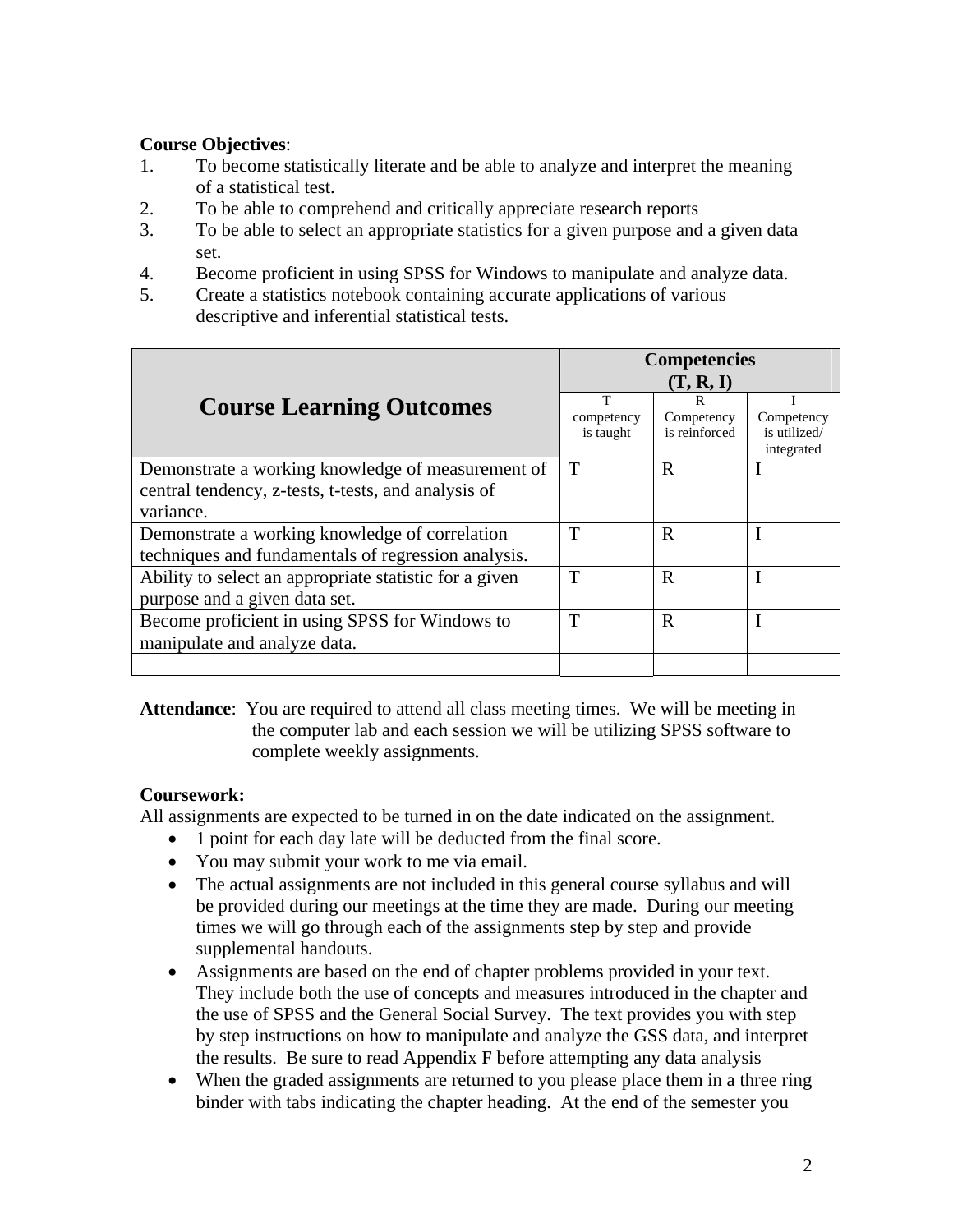will be given up to 20 points for a complete and well organized binder and should includes notes you have taken while reading the various chapters and explanations from the instructor. It should also include all work from your SPSS data analysis. We will spend some time to make sure it is in order before I evaluate for the credit.

## **Research Paper**

You will be required to write a research paper using the General Social Survey data. The paper will include the following: Statement of purpose, research methodology, operational definition of variables, statistical test, analysis, and findings.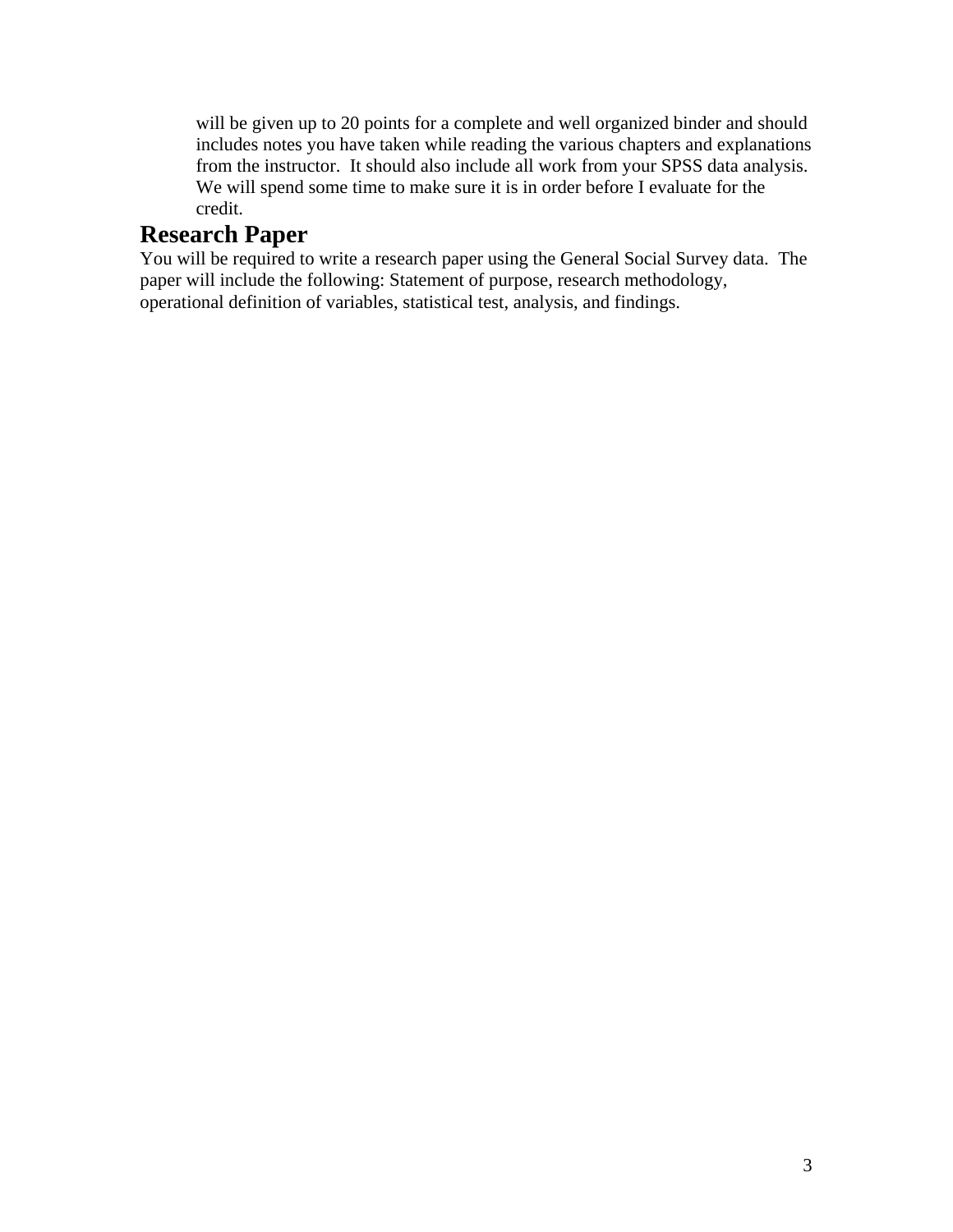# **Grading:**

12 SPSS application assignments 300 points (25 point each) STAT notebook 020 points Research Paper 100 points A= 420 - 370  $B = 369 - 319$  $C = 318 - 268$  $D= 267 - 217$  $F = 216$  and below

### **Attendance**

Attendance is mandatory effective September 1, 1998 Prairie View A&M requires regular class attendance. "Excessive absenteeism, whether EXCUSED or UNEXCUSED, may result in a student's course grade being reduced or in a student's being assigned a grade of "F" (Student registration Handbook, page 18, Spring 2006).

**I will be taking attendance at the end of each class. If you have conflicts due to work, settling affairs with campus administration, child care issues, etc please email the date you will be absent or were absent and why and I will keep on file.** 

#### **Students with Special Needs**

Prairie View A&M offers support services for students with documented physical or psychological disabilities. Students with disabilities must request reasonable accommodations through the Office of Disability Services, Evans Hall, Room 317, phone 857-2610. Please make an appointment to see me during office hours and we will make all the necessary arrangements for the semester.

### **Academic Honesty**

Scholastic dishonesty includes but is not limited to cheating on an exam or quiz, plagiarizing, and unauthorized collaboration with another in preparing outside work. Academic work submitted by students shall be the result of their thought, research or self-expression. Any student caught cheating or committing acts of plagiarism will be immediately reported to the Departmental Chair and the Dean of the College for a fair hearing and remediation.

### **Student Conduct in the Classroom**

You the student and/or your relatives and friends have made great efforts for you to be enrolled in this course. I too have invested a great deal of time and energy to develop interesting and thought provoking lectures to stimulate your critical thinking and engage in a higher level of academic inquiry. There are certain behaviors in the classroom that impedes my being able to facilitate the learning process and the ability of your fellow colleagues (peers) from learning.

- 1. Be on time to class and if you can not be on time enter quietly.
- 2. Do not leave class early and if it is unavoidable notify me before class.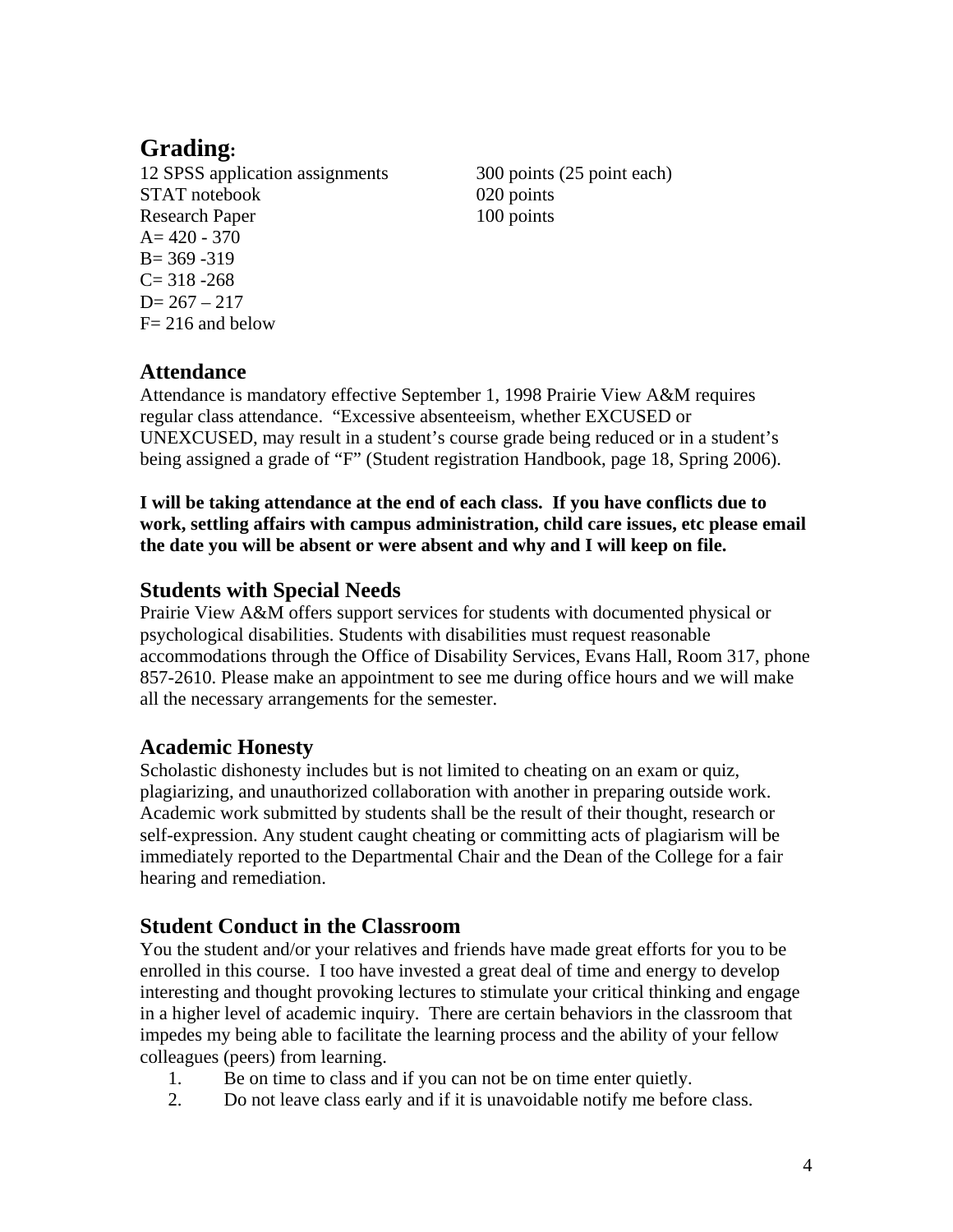- 3. Please turn your cell phone ringer off and put it away.
- 4. No text messaging
- 5. Do not hold side conversations with other students. If you have comments address it to the instructor and entire class – we will most likely benefit from your insight.
- 6. When class is dismissed please walk quietly through the hallways since there are classes in other rooms that may still be in session

#### **Course Syllabus**

#### **Week 1**

Prologue: Basic Mathematics Review Chapter 1 Introduction Introduction to SPSS and the General Social Survey

#### **PART ONE: DESCRIPTIVE STATISTICS**

Chapter 2 Basic Descriptive Statistics Percentages, Ratios and Rates, Tables, Charts, and Graphs Using SPSS Windows to produce frequency distributions and graphs

### **Week 2**

Chapter 3 Measures of Central tendency Mode, median, mean and some characteristics of the mean. Using SPSS for Windows for measures of central tendency.

### **Week 3**

Chapter 4 Measures of Dispersion Computing the Range and Interquartile Range, standard deviation and variance. Using SPSS for Windows for measures of dispersion.

### **Week 4**

Chapter 5 The Normal Curve Computing z-scores and using the normal curve to estimate probabilities. End of chapter Applications.

### **Week 5**

#### **PART II INFERENTIAL STATISTICS**

Chapter 6 Introduction to inferential statistics, the sampling distribution, and estimation Step-by-step: Constructing Confidence Intervals for Sample Means Constructing confidence interval Controlling width of confidence intervals End of Chapter Application and Problems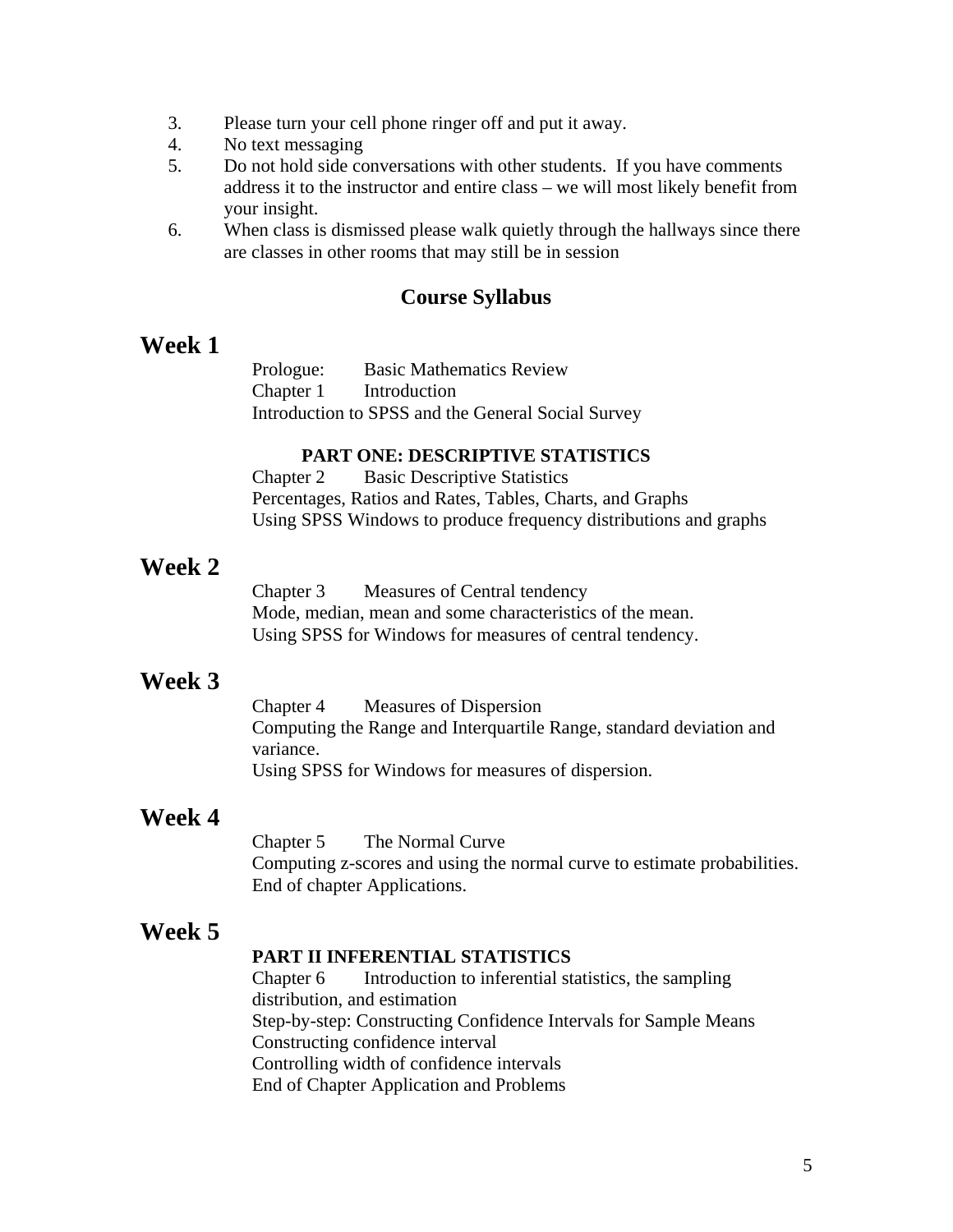### **Week 6**

Chapter 7 Hypothesis Testing I The One-Sample Case The Five step model for hypothesis testing End of Chapter summary of formulas and Problems

#### **Week 7**

Chapter 8 Hypothesis testing II The Two Sample Case Testing difference of two sample means, Hypothesis testing with sample proportions Using SPSS for Windows to test the significance of the difference between two means.

#### **Week 8**

Chapter 9 Hypothesis Testing III The Analysis of Variance (ANOVA) The logic and computing of ANOVA a test of significance for ANOVA Using SPSS for Windows to conduct analysis of variance.

### **Week 9**

| Chapter 10 | <b>Hypothesis Testing IV</b>                           |
|------------|--------------------------------------------------------|
|            | The logic and computation of Chi Square                |
|            | Using SPSS for Windows to conduct the Chi Square Test. |

#### **Week 10**

Chapter 11 Introduction to Bivariate Association Measures Measures of Association for Variables Measured at the Nominal Level Using SPSS for Windows to test bivariate association for significance and association

### **Week 11**

Chapter 12 Association between variables measured at the ordinal level Using SPSS for Windows to produce ordinal level measures of association.

### **Week 12**

Chapter 13 Association between variables measured at the intervalratio level. Scattergrams, regression and prediction Computing the slope and Y intercept and Pearson's r Interpreting the Correlation Coefficient Using SPSS for Windows to produce Pearson's r

### **Week 13**